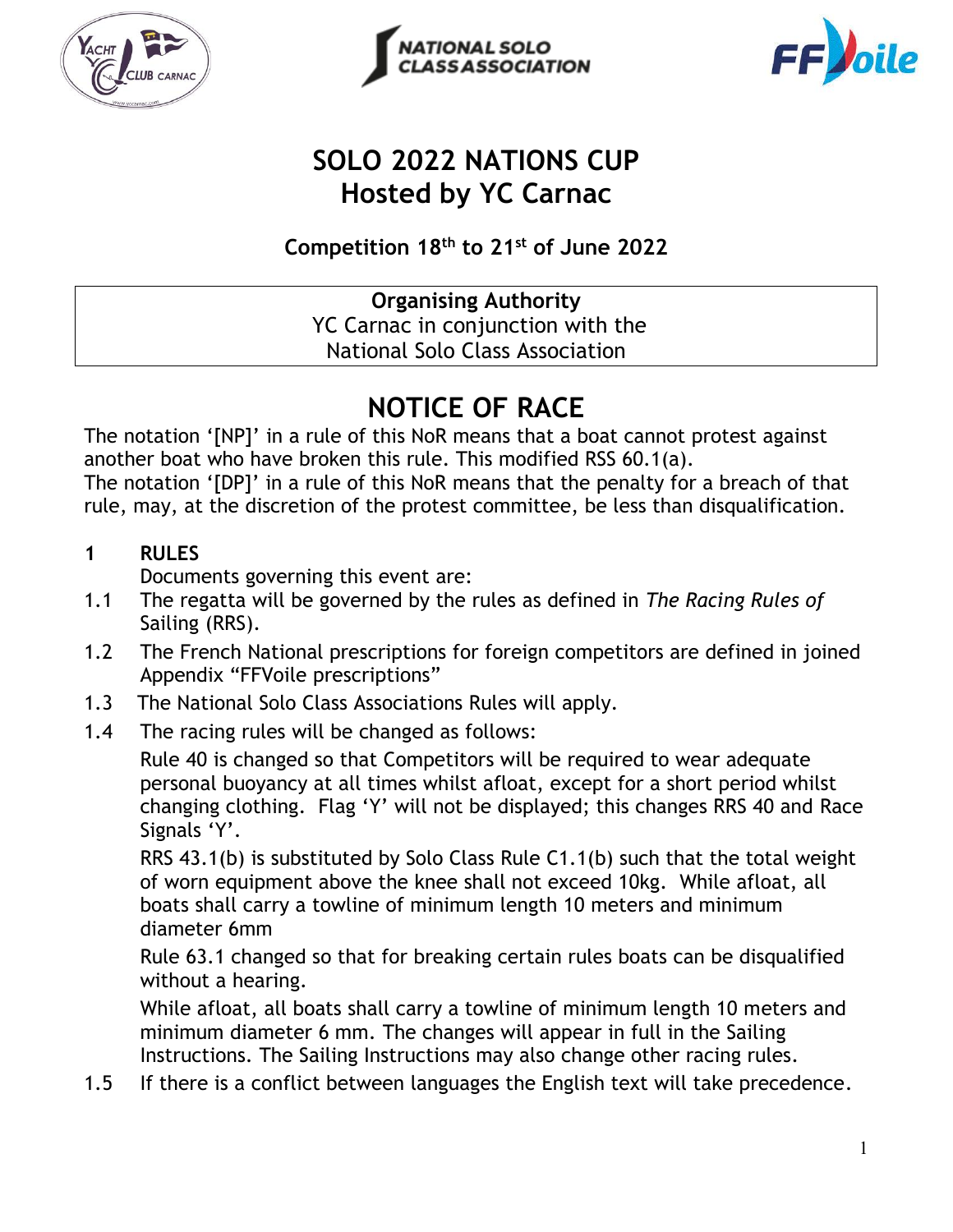





### **2 SAILING INSTRUCTIONS**

The sailing instructions will be available at registration on-line at website: [www.yccarnac.com](http://www.yccarnac.com/)

### **3 COMMUNICATION**

- 3.1 The official notice board will be available on-line at website: [www.yccarnac.com](http://www.yccarnac.com/)
- 3.2 [DP] [NP] A boat shall neither make nor receive radio transmissions, text messages or cellular phone calls while racing except in an emergency, from the first warning signal until the end of the last race of the day.

### **4 ELIGIBILITY AND ENTRY**

- 4.1 The regatta is open to all National Solo class dinghies.
- 4.2 Competitors shall be full members of the NSCA or an overseas Solo class association recognized by the NSCA.
- 4.3 Eligible boats may enter on-line at the event website: [https://www.yccarnac.com/regates-morbihan/coupe-des-nations-du-national](https://www.yccarnac.com/regates-morbihan/coupe-des-nations-du-national-solo)[solo](https://www.yccarnac.com/regates-morbihan/coupe-des-nations-du-national-solo) Please note you need to be a member of NSCA or your National Affiliated Association.
- 4.4 No entries will be accepted after  $24<sup>th</sup>$  June.
- 4.5 Competitors (each crew member) having an FFVoile licence shall present during registration:
	- their valid FFVoile licence with medical stamp, or accompanied with a medical certificate (dated less than one year) certifying the absence of any medical objection to participate in sailing competition
	- A parental authorization for the minors,
	- A valid authorization to display advertising on boat
	- The card ship
	- A valid authorisation to display advertising on boat

Foreign competitors without a FFVoile licence shall present during registration

• A supporting document to prove their membership to a Solo Class Association.

Each participating boat shall be adequately insured with valid third-party liability insurance with a minimum cover of  $\epsilon$  1,500,000 per incident or the equivalent. A proof of insurance must be presented at registration (with dates, sail number and type of boats).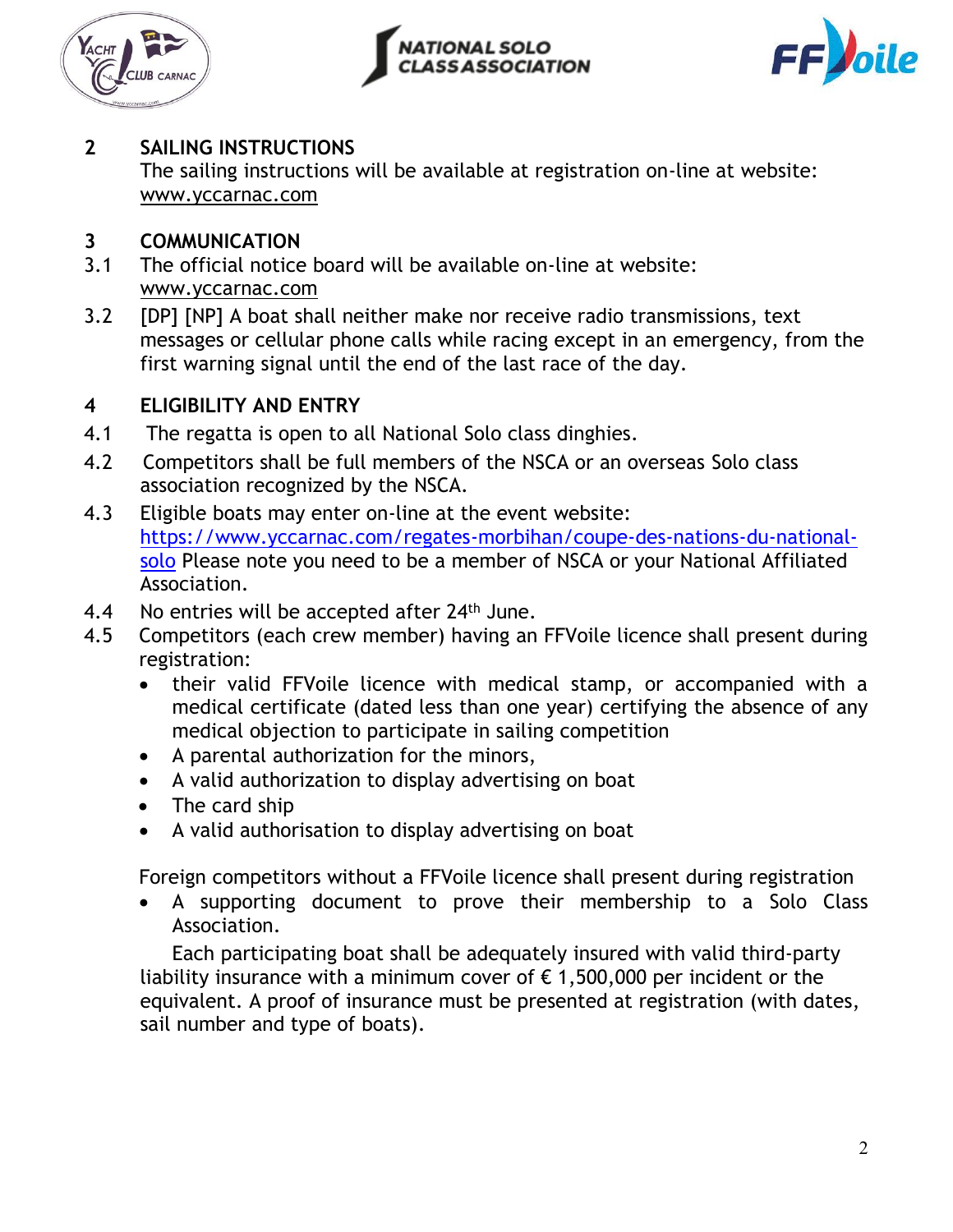





All Competitors aged under 18

- Any competitors aged under 18 shall complete an Under 18s Consent Form. This can be downloaded from the 'Document' area of the Solo Class Association websites or on the YC Carnac website: [https://www.yccarnac.com/regates-morbihan/coupe-des-nations-du](https://www.yccarnac.com/regates-morbihan/coupe-des-nations-du-national-solo)[national-solo](https://www.yccarnac.com/regates-morbihan/coupe-des-nations-du-national-solo) and should be completed and handed in at the event.
- 4.6 All competitors must comply with requirements given under Attachment A " Covid 19"

### **5 FEES**

Required fees are as follows:

Prior to the  $2^{nd}$  of May 240  $\epsilon$  per boat - includes a small welcome drink, a meal at the Club (drink included), a small prize at the awards ceremony for the first three of the series and a polo shirt provided by the Class.

An increase of 35  $\epsilon$  will be made for late entries after 2<sup>nd</sup> of May 2022.

Additional meals at the Club, for accompanying persons will be charged 20  $\epsilon$ .

Should the completion been canceled, or competitor not able to come, due to Covid situation, the inscription fees will be refunded, except for 20€ that the Club will be able to keep to cover the costs incurred.

In addition, the Yacht Club of Carnac will organize at the restaurant of the Casino a dinner, the Monday 20th evening for competitors and accompanists. Detail and price of this dinner will be available on the Club website.

### **6 ADVERTISING & IDENTIFICATION**

[DP] [NP] Boats may be required to display advertising chosen and supplied by the Organising Authority. If this rule is broken, World Sailing Regulation 20.9.2 applies.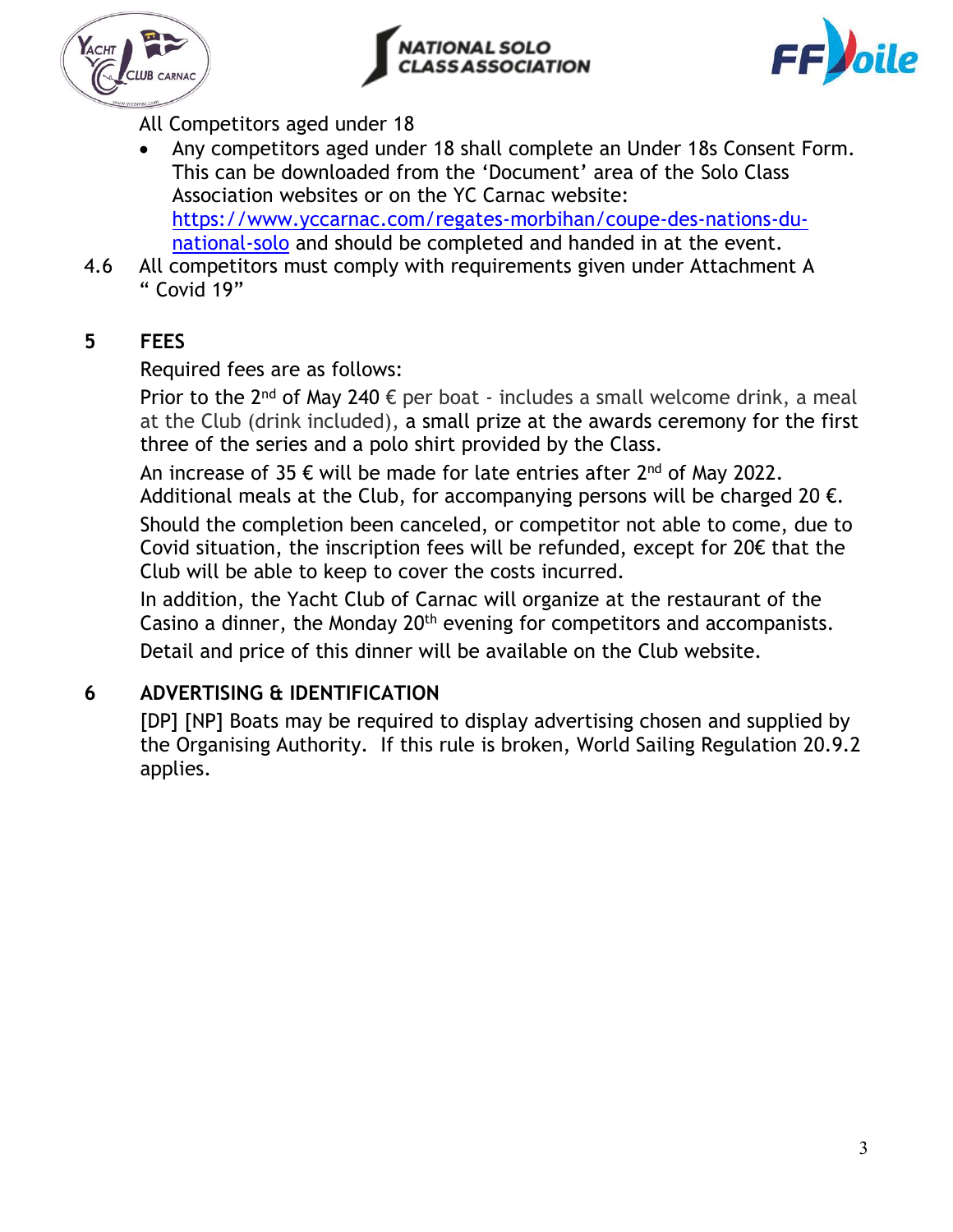





### **7 SCHEDULE**

7.1 Schedule as follows:

| <b>DATE</b>                    | <b>TIME</b>                                                 | <b>EVENT</b>                                         |
|--------------------------------|-------------------------------------------------------------|------------------------------------------------------|
| Friday 17th June               | 16.00-18.00                                                 | Registration                                         |
| Saturday 18 <sup>th</sup> June | $08.30 - 10.30$                                             | Registration                                         |
|                                | 11.00                                                       | <b>Competitors Briefing</b>                          |
|                                | 13.00                                                       | 1 <sup>st</sup> Warning signal for Nations Cup races |
|                                | 18.00                                                       | Opening ceremony and Welcome drink                   |
| <b>SUNDAY 19th June</b>        | 11.00                                                       | 1 <sup>st</sup> Warning signal for Nations Cup races |
|                                | 19.00                                                       | <b>BBQ</b>                                           |
| Monday 20 <sup>th</sup> June   | 11.00                                                       | 1 <sup>st</sup> Warning signal for Nations Cup races |
|                                |                                                             | Optional competitors dinner at the<br>Casino         |
| Tuesday 21 <sup>st</sup> June  | 11.00                                                       | 1 <sup>st</sup> Warning signal for Nations Cup races |
|                                | As soon as possible<br>after race or at<br>11.00 if no race | Prize Giving & closing Ceremony                      |

7.2 The regatta will consist of 10 races. It is the intention that races will be sailed back to back on each day.

7.3 The race committee reserve the right to modify the program due to extreme weather conditions or any other causes. This may include bringing scheduled races forward, except the first race on the first scheduled day of racing for a class.

7.4 On the last scheduled day of racing, no warning signal will be made after 15:00**.** 

### **8 EQUIPMENT INSPECTION**

- 8.1 Boats shall produce a valid measurement certificate at registration.
- 8.2 Boats and equipment may be inspected at any time during the event for compliance with Class rules.

### **9 VENUE**

- 9.1 Sailing will be in the Bay de Quiberon. See attachment
- 9.2 Venue information is available on-line at website: [www.yccarnac.com](http://www.yccarnac.com/)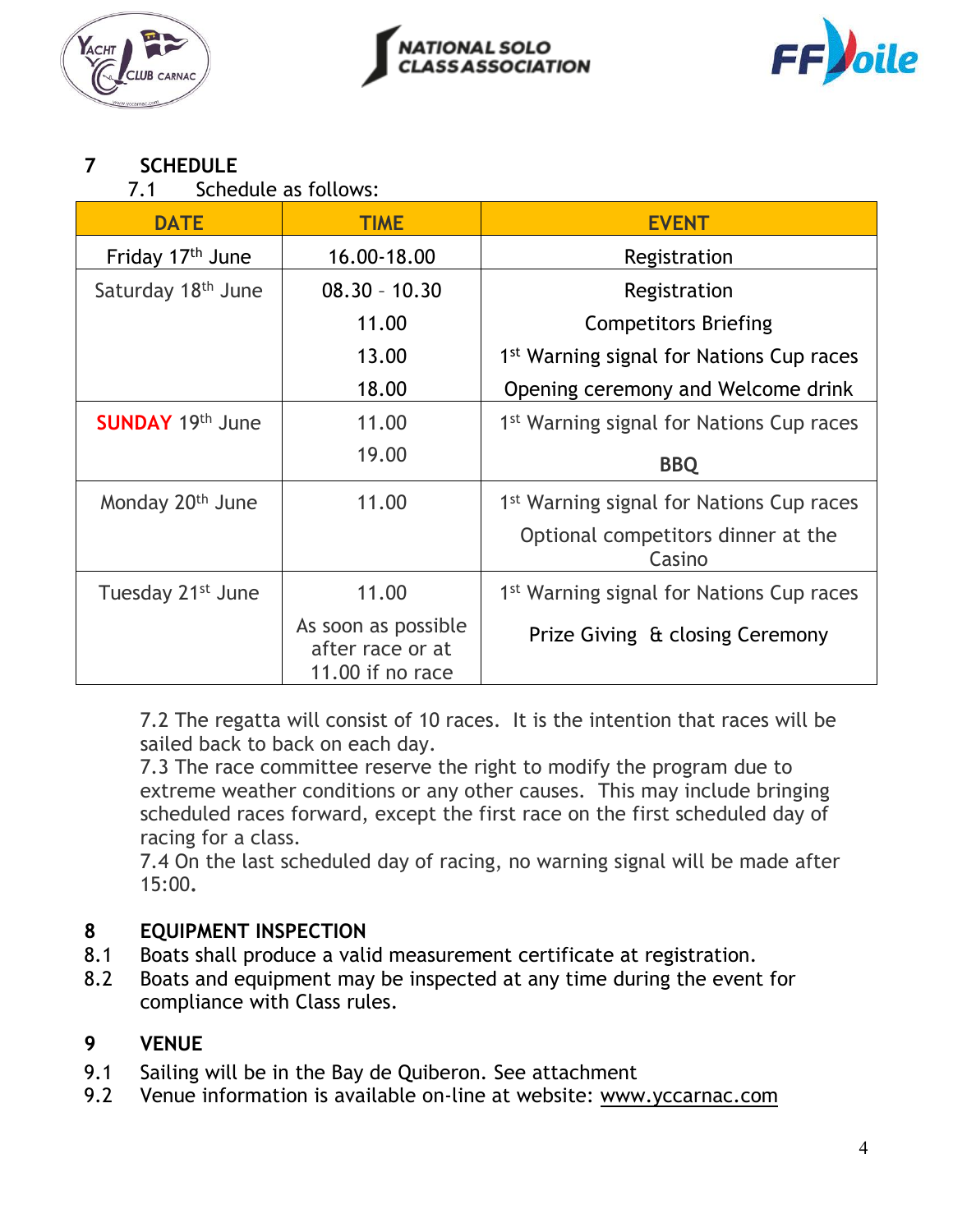





### **10 THE COURSES**

- 10.1 The courses to be sailed will be a combination of windward/leeward legs and triangles. Details will be in the sailing instructions.
- 10.2 The race target times will be stated in the sailing instructions**.**

### **11 PENALTY SYSTEM**

11.1 Appendix P will apply. An observer appointed under rule P1.1 who sees that a boat is in the 'yellow light area' as described by World Sailing interpretations of RRS 42 may warn the boat by, as soon as reasonably possible, making a sound signal, pointing a green / white flag at her and hailing her sail number. There is no penalty. This changes P1. P2.1 is changed by deleting the word 'first'. P2.2 and P2.3 are deleted. This changes P2.

### **12 SCORING**

- 12.1 Three races are required to be completed to constitute a series.
- 12.2 (a) When fewer than four races have been completed, a boat's series score will be the total of her race scores.
	- (b) When from four to seven races have been completed, a boat's series score will be the total of her race scores excluding her worst score.
	- (c) When eight or more races have been completed, a boat's series score will be the total of her race scores excluding her two worst scores.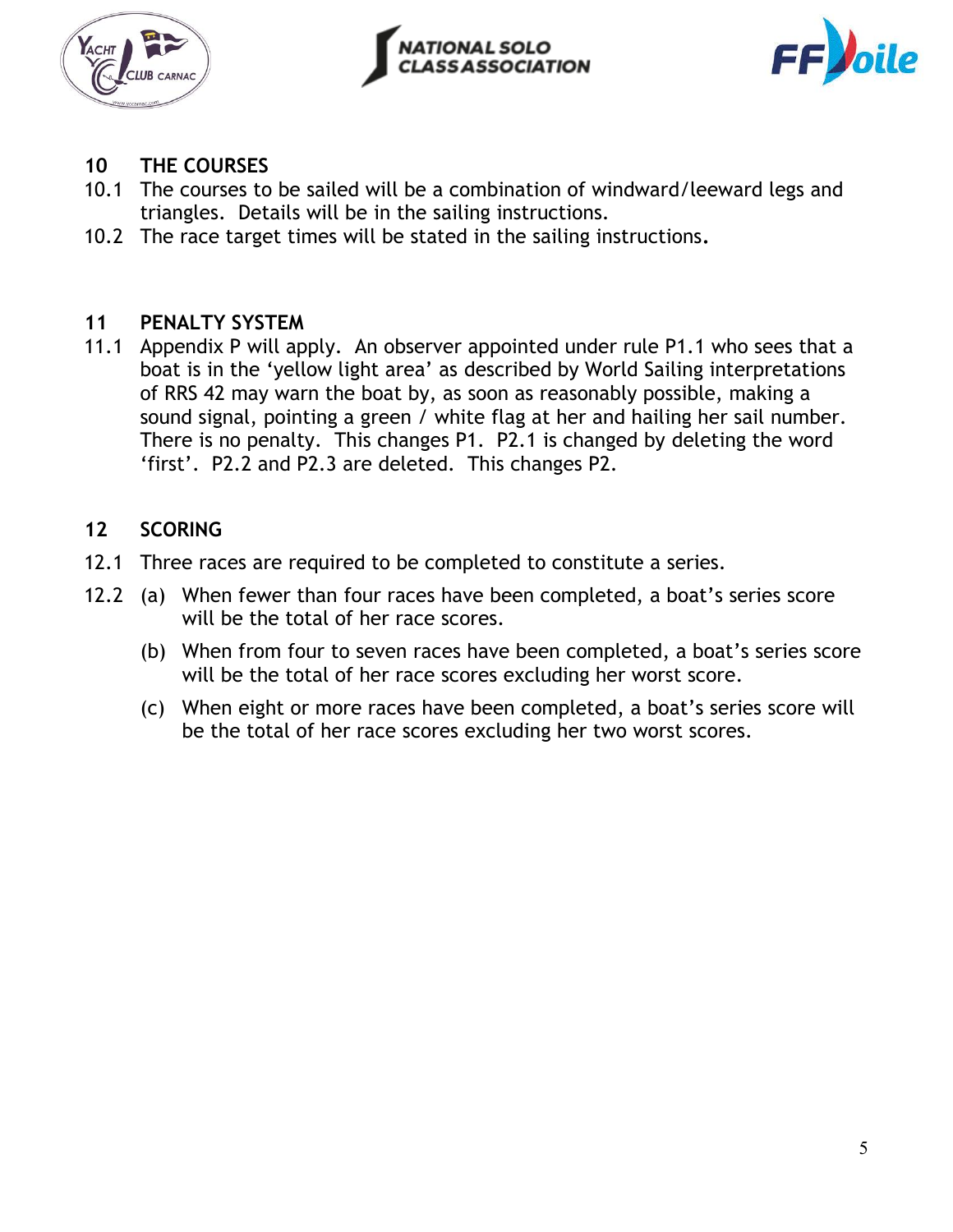





### **13 SUPPORT BOATS AND PERSONNEL**

- 13.1 [DP] All drivers of support boats shall be registered with the organizing authority and will be required to comply with event support boat regulations.
- 13.2 All support boats shall clearly display the "yellow jacket" (in exchange of a deposit of 10euros) supplied by the OA at all times while afloat.
- 13.3 Support boats with team leaders, coaches and other support personnel shall stay outside areas where boats are racing from the time of the starting sequence until all boats have finished or the race committee signals a postponement, general recall or abandonment.
- 13.4 Support boats shall be controlled within the race area, they will not be free to roam up and down the course during racing, and further details will be included within the sailing instructions.
- 13.5 Support boats will be required to monitor the VHF safety channel and may be required to give assistance if called upon to do so. Further details will be given in the Sailing Instructions.
- 13.6 All support boat helms shall attend all the safety boat briefings. Details will be given when registering as in NoR 11.1.
- 13.7 All support boats will be required to comply with RRS 3.

### **14 BERTHING**

[DP]Boats shall be kept in their assigned places whilst in the boat park. Trawlers and cars will be given designated places.

### **15 DATA PROTECTION**

### 15.1 **Right to image and appearance:**

When participating at this event, the competitors, legal representatives authorize the Organising Authority, the French sailing Federation (FFVoile)and sponsors to freely use his image, his name, to show at any time, during and after the event, still or moving pictures , films, TV recordings and any other reproduction of himself, took during the event , and this with any possible means and for any use , linked to the promotion of the sailing activities.

### 15.2 **Use of participants' personal data:**

When participating at this event, the competitors, legal representatives agree and authorize, the FFVoile and sponsors, such as the Organising Authority to use, and freely keep personal data. These data could be published by the FFVoile or its sponsors. The FFVoile, but also its sponsors may use these data in order to develop programs or for marketing purpose. In accordance with the French legislation on personal data, all participants may have access at its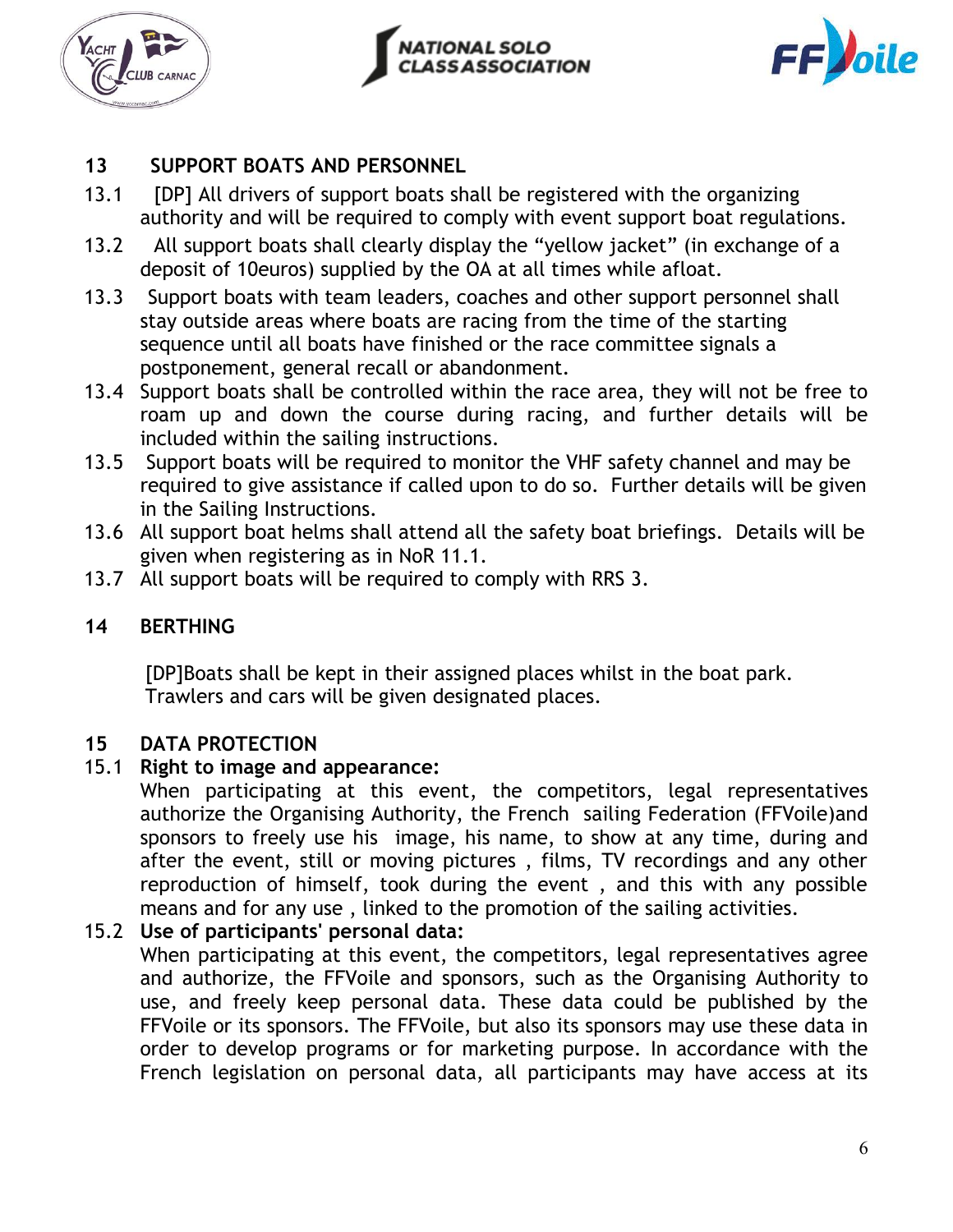





personal data , may modified such data , may remove the data , may limit the use or refuse such use of data , by writing FFVoile at dpo@ffvoile;fr or by mail.

### **16 RISKS ESTABLISHMENT**

The SSR 3 note: "the decision for a boat to participate to à race or the keep racing is of its sole responsibility"

When participating to this event, each participant accepts and recognizes that sailing activity is a risky sport, with specific risks. These risks include strong winds, heavy sea, sudden changes in weather conditions, equipment failure, mistakes in sailing, bad navigation from other boats, balance loss on an unstable surface, and fatigue, leading to an increased risk of injuries. The risk of material and/or bodily damage is therefore inherent in the sport of sailing.

### **17 PRIZES**

Will be awarded for First, Second and Third overall.

### **18 FURTHER INFORMATION**

For further information please contact: **Steve Ede at the Solo Class**, or **Yacht Club de Carnac**

Address: Port En Dro,

BP30 56341 Carnac France Phone: + 33 (0)297 52 66 44 Email: regate@yccarnac.com Website': [www.yccarnac.com](http://www.yccarnac.com/)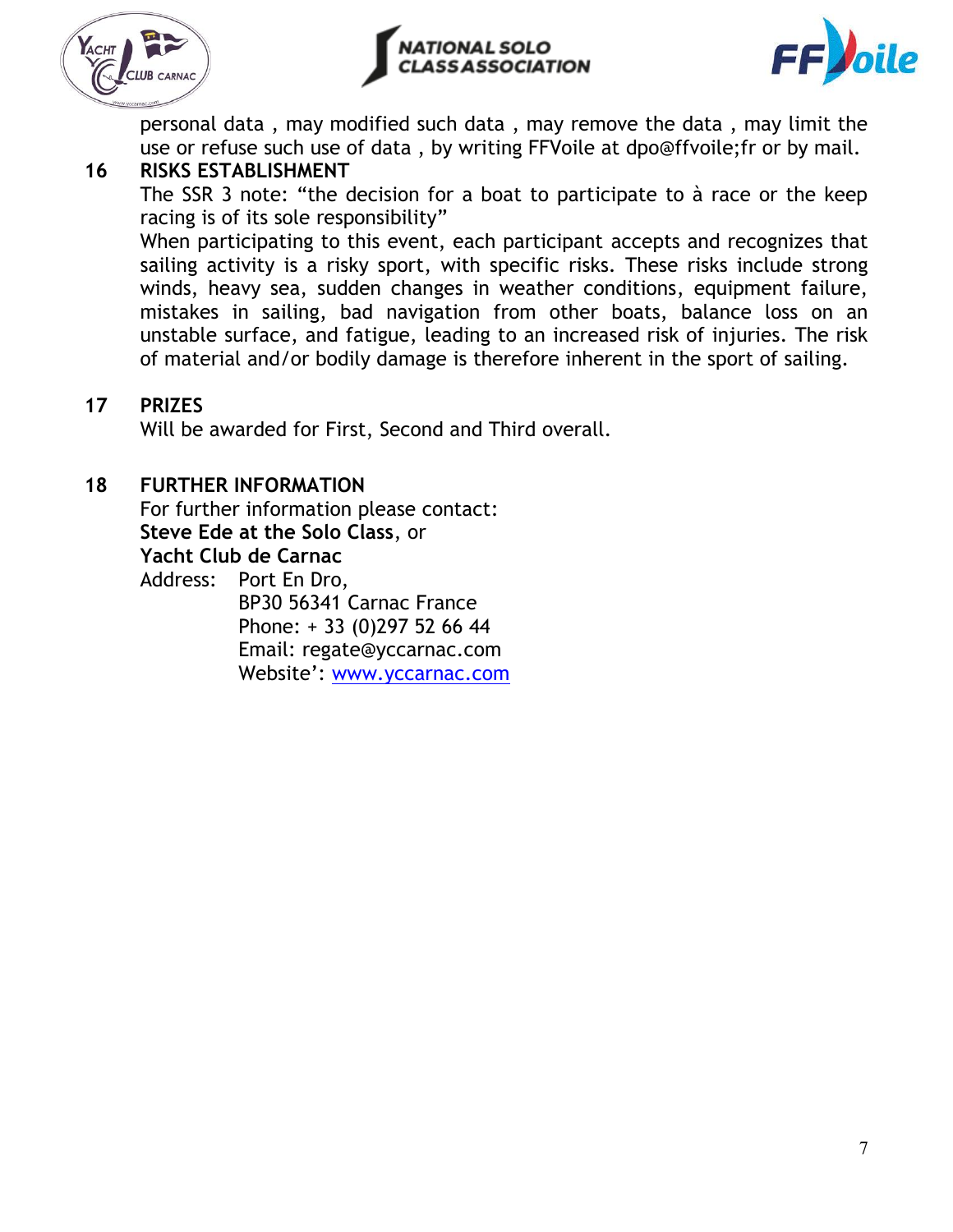





#### **COVID-19 APPENDIX A to the NOTICE OF RACE**

#### *Preamble:*

*Depending on the evolution of the health crisis, the Organizing Authority may modify the conditions of the notice of race without previous notice.*

*The digital means* website: [www.yccarnac.com](http://www.yccarnac.com/) *will be used as "Official Notice Board". There will be no physical posting. Competitors will need to have the means to receive these communications. This cannot be grounds for redress. This changes RRS 62.1 (a).*

Depending on the evolution of the health crisis, the Organizing Authority may modify the conditions of registration and / or eligibility.

In the unprecedented context of "COVID 19", the Organising Authority may cancel the competition.

#### *1-***Barrier gestures (DP):**

- Before confirming their registration, each crew member must have individually completed the care health selfquestionnaire available at: [https://www.ffvoile.fr/ffv/web/services/confinement/Questionnaire\\_Auto-Evaluation.pdf](https://www.ffvoile.fr/ffv/web/services/confinement/Questionnaire_Auto-Evaluation.pdf)
- All participants in the *Solo 2022 Nations Cup*, whether they are organizers, officials, competitors, or support persons must be in possession of masks and a personal bottle of hydroalcoholic gel, from arrival on the competition site to departure, both ashore and on the water.
- Groups of persons will have to respect the limits defined by the public authorities. Where possible, any grouping of people should be avoided when physical distancing (2 m) cannot be respected.
- It is recommended to always wear a mask. The persons involved in the organization of the event, officials, competitors, and support persons (coaches...) when they are on the water, may not wear a mask.
- Barrier gestures must be scrupulously respected as soon as a person involved in the *Solo 2022 Nations Cup* is ashore. Failure to comply with the instructions issued or transmitted by the organizer, including orally, may result in a protest by the Jury.
- Reasonable actions by the organizing authority of the event to implement COVID-19 guidelines, protocols or legislation, even if they later prove to be unnecessary, are not incorrect actions or omissions and will not be grounds for redress (this changes RRS 62.1(a)).
- **2. COVID referent and crisis unit in case of suspicion of infection:**
- **a- COVID Referent:**
- **b-** The COVID referent will be Servane MOREAU [regate@yccarnac.com](mailto:regate@yccarnac.com) +0033297526644
- **c- COVID committee in case of suspicion of infection:**
	- The COVID committee will be composed of:
		- o Representative of the OA Servane Moreau,
		- o Principal Race Officer,
		- o Chairman of the Jury or Chief Umpire,
		- o COVID Referent,
		- o A competent person to assist this committee and to take necessary measures.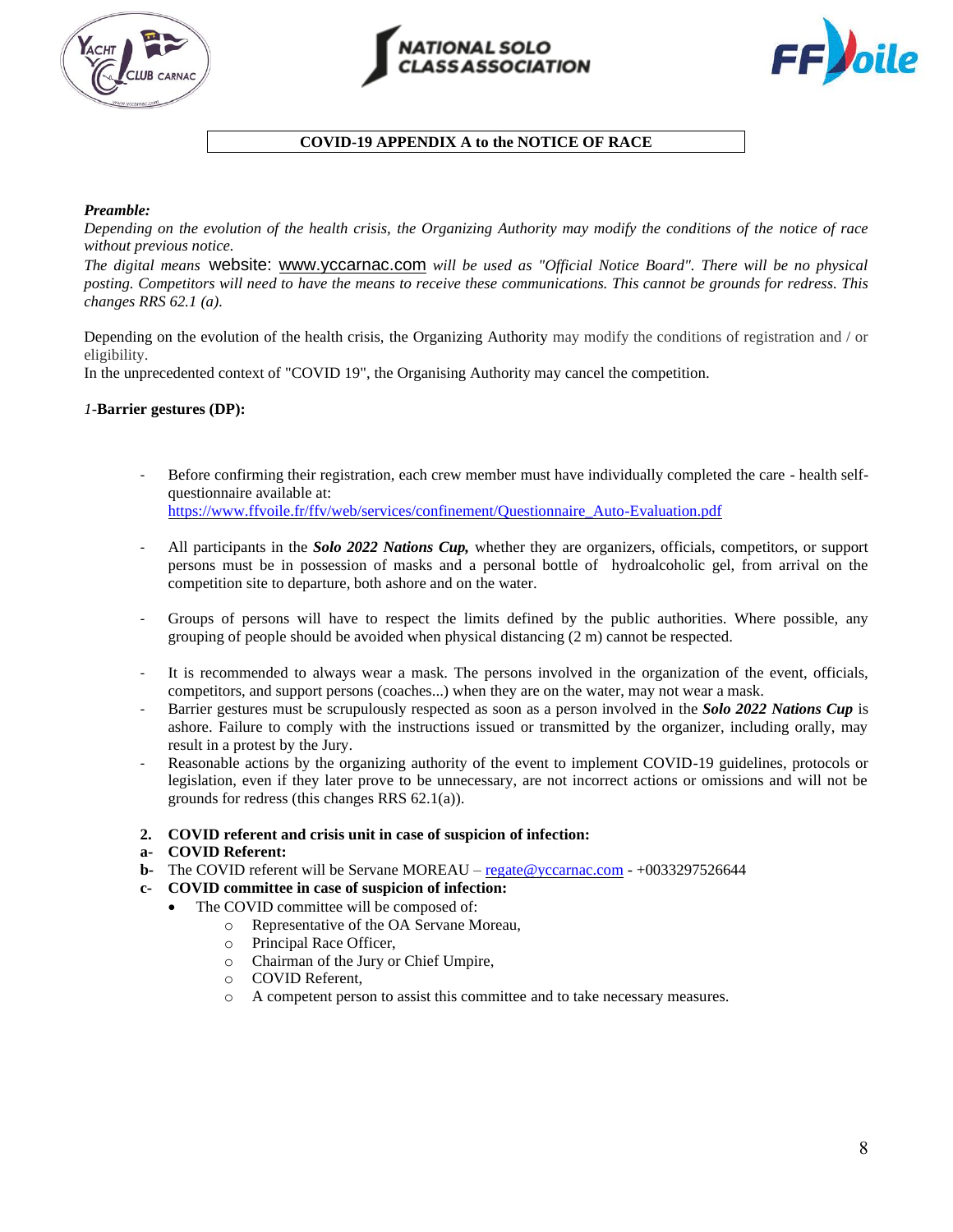





#### • Operation:

This committee will follow the recommendations issued by the Ministry of Sports in the document "Health protocol management case of suspicion and positive Covid-19 cases / sports movement": <http://sports.gouv.fr/IMG/pdf/ficherentreeprotocolesanitaire.pdf>

This committee must be informed of any suspicion of COVID before, during and after the event. It will deal with any COVID suspicion and decide the measures to be taken in such a case. Any decision of the COVID committee is final and must be respected, in accordance with this appendix and the articles of the Notice of race and the sailing instructions that deal with the COVID 19 health crisis.

#### **3. Considering the Covid19 Risk by participants:**

By registering for the *Solo 2022 Nations Cup* any competitor, as well as his support persons, certify to have knowledge of the risk of Covid-19, and having considered it.

Each competitor and support persons are therefore perfectly aware that:

- hygiene and physical distancing measures, known as "barrier gestures", are to be observed at any place and at any time, as well as additional provisions issued by the Ministry of Sports, and undertakes to respect them,
- there is risk of infection accentuated by the proximity of another person, when sailing on a crewed or paired sailboat, or any other situation of proximity of less than one metre, without adequate reinforced protection,
- despite the implementation of reinforced means of protection, practice may expose a competitor to a health risk, in particular infection by Covid-19,
- despite the measures taken and followed, the host institution, the structure / the club, can not guarantee total protection against exposure to, and infection with, Covid-19. It releases the Organizing Authority from any responsibility in the event of infection,
- all these measures aim at preserving the health and physical abilities of the competitors, accompanying persons and members of the Organising Authority participating in the competition.

#### **4. Suspected case of COVID-19:**

"A boat that presents a suspected case of Covid 19 in its crew must immediately abandon the race/event and comply with the guidelines of the health authorities. If it does not, it may be disqualified. If it is considered necessary, the jury may also open a hearing in accordance with Rule 69".

#### **5. Weighing of crews: (***Not Applicable for the Solo 2022 Nations Cup)*

Article "Registrations" of the notice of race, specify:

"For all classes for which the weight of the crew must be respected, there will be no systematic weighing during registration. Random weighing may be organised before and or during the competition, according to the procedures specified in the sailing instructions. »

#### **6. Complete the article – "Eligibility and registration" of the Notice of Race with the text below:**

Access to the competition site and participation:

1 - A valid **"health pass"** must be presented upon arrival at the competition site by the categories of people below, aged 12 and over:

1.1 Competitors

1.2 Support persons (as defined as Support Person in the 2021-2024 RRS)

1.3 Any person who wishes to enter the site during the competition or whose presence is necessary on the site during the competition (organizers, officials, class representatives, etc.)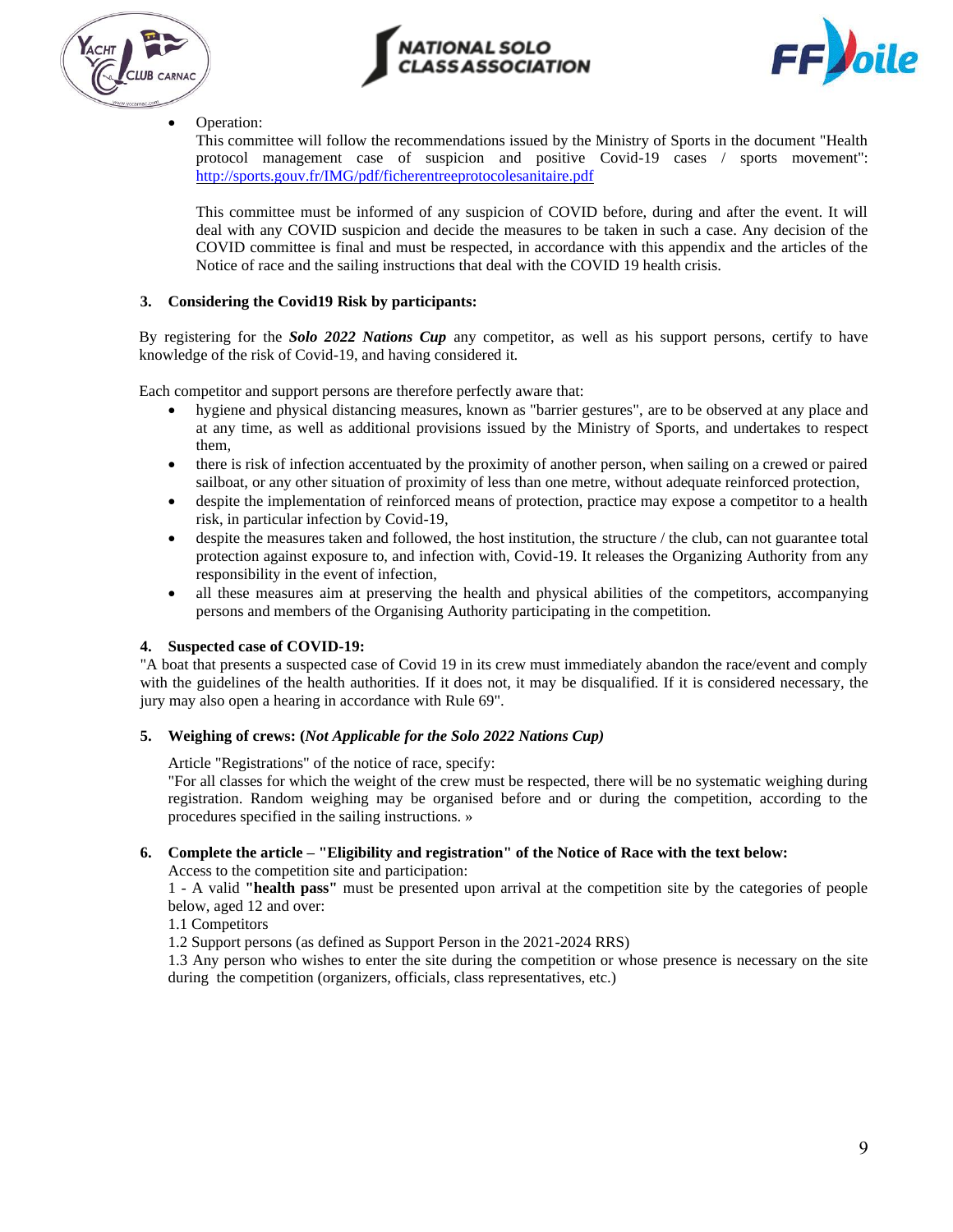





This **Health Pass** comes in the following forms :

The attestation of a complete vaccination schedule (plus 7 days after the last injection) – EU digital COVID certificate or equivalent,

Or

The negative result of one antigen test or a self-test supervised by a health professional, of less than 24 hours,

Or

The negative result of an RT-PCR test of less than 24 hours,

Or

The result of a positive RT-PCR or antigenic test attesting to recovery from Covid-19, at least 11 days old and less than 6 months old.

2 - Only people who have met the obligation to present a Health Pass and people under 12 years of age will receive an personal pass to keep and present at each entry to the competition site.

For more information on the "health pass" consult: <https://www.gouvernement.fr/info-coronavirus/pass-sanitaire> <https://www.gouvernement.fr/info-coronavirus/vaccins>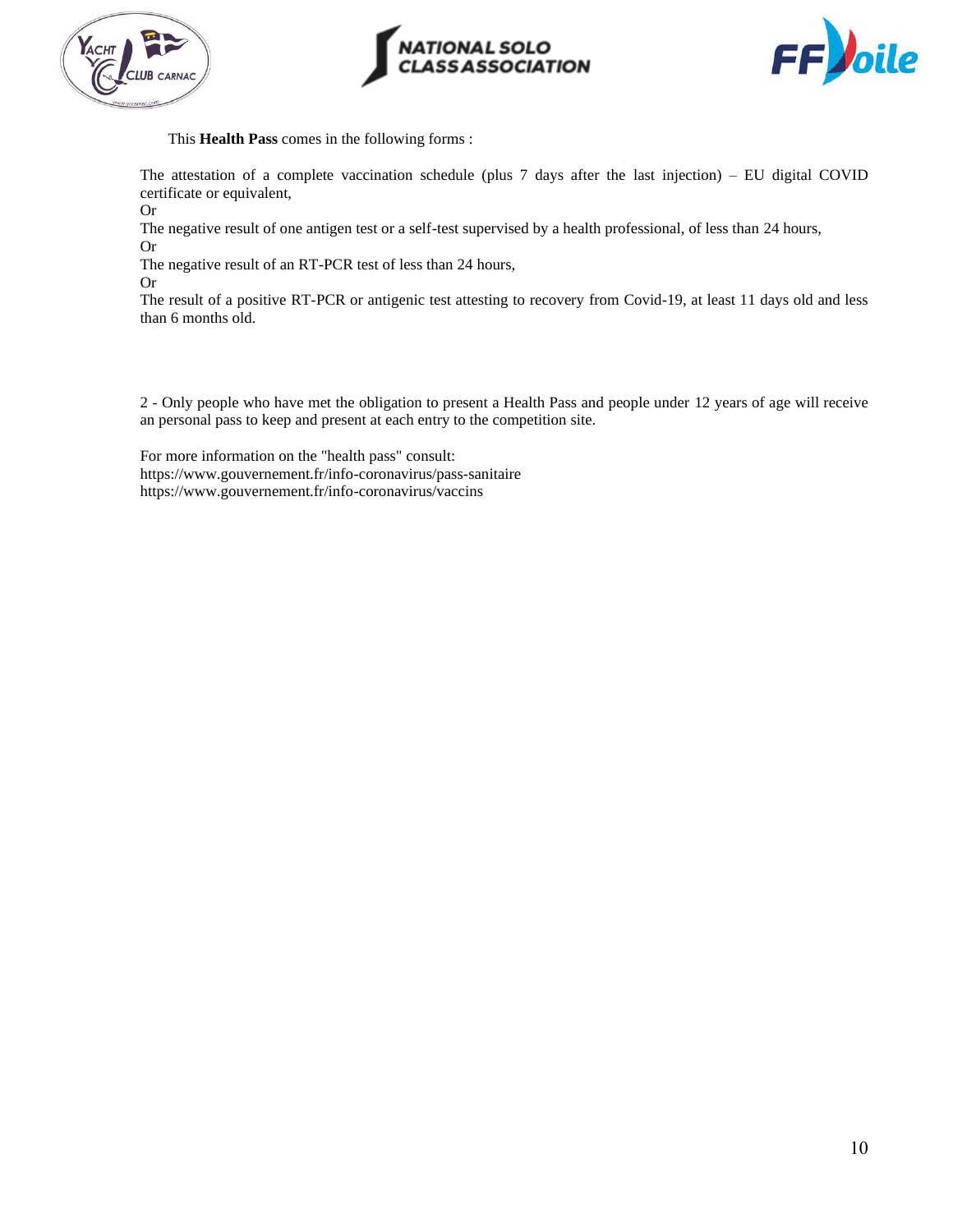





#### **APPENDIX B**

#### **Prescriptions of the Fédération Française de Voile Racing Rules of Sailing 2021-2024**

FFVoile Prescription to **RRS 25.1** *(Notice of race, sailing instructions and signals)*:

For events graded 4 and 5, standard notices of race and sailing instructions including the specificities of the event shall be used. Events graded 4 may have dispensation for such requirement, after receipt of FFVoile approval, received before the notice of race has been published.

For events graded 5, posting of sailing instructions will be considered as meeting the requirements of RRS 25.1 application.

#### (\*) FFVoile Prescription to **RRS 64.4** *(Decisions on protests concerning class rules)*:

The protest committee may ask the parties to the protest, prior to checking procedures, a deposit covering the cost of checking arising from a protest concerning class rules.

#### (\*) FFVoile Prescription to **RRS 67** *(Damages):*

Any question or request related to damages arising from an incident occurred while a boat was bound by the Racing Rules of Sailing depends on the appropriate courts and cannot be examined and dealt by a protest committee.

A boat that retires from a race or accepts a penalty does not, by that action alone, admit liability for damages.

#### (\*) FFVoile Prescription to **RRS 70. 5** *(Appeals and requests to a national authority):*

The denial of the right of appeal is subject to the written approval of the Fédération Française de Voile, received before publishing the notice of race. This approval shall be posted on the official notice board during the event.

#### (\*) FFVoile Prescription to **RRS 76** *(Prescription to RRS 76.1)*

An organizing authority or race committee shall not reject or cancel the entry of a boat or exclude a competitor eligible under the notice of race and sailing instructions for an arbitrary reason.

#### (\*) FFVoile Prescription to **RRS 78.1** *(Compliance with class rules; certificates):*

The boat's owner or other person in charge shall, under his sole responsibility, make sure moreover that his boat complies with the equipment and security rules required by the laws, by-laws and regulations of the Administration.

#### (\*) FFVoile Prescription to **RRS 86.3** *(Changes to the racing rules):*

An organizing authority wishing to change a rule listed in RRS 86.1(a) in order to develop or test new rules shall first submit the changes to the FFVoile, in order to obtain its written approval and shall report the results to FFVoile after the event. Such approval shall be mentioned in the notice of race and in the sailing instructions and shall be posted on the official notice board during the event.

#### (\*) FFVoile Prescription to **RRS 88.2** *(Prescription to RRS 88.2):*

Prescriptions of the FFVoile shall not be changed in the notice of race and sailing instructions, except for events for which an international jury has been appointed.

In such case, the prescriptions marked with an asterisk (\*) shall not be changed in the notice of race and sailing instructions. (The official translation of the prescriptions, downloadable on the FFVoile website [www.ffvoile.fr,](http://www.ffvoile.fr/) shall be the only translation used to comply with RRS 90.2(b)).

#### (\*) FFVoile Prescription to **RRS 91(b)** *(Protest committee):*

The appointment of an international jury meeting the requirements of Appendix N is subject to prior written approval of the Fédération Française de Voile. Such approval shall be posted on the official notice board during the event.

#### FFVoile Prescription to **APPENDIX R** *(Procedures for appeals and requests)*:

Appeals shall be sent to the head-office of Fédération Française de Voile, 17 rue Henri Bocquillon, 75015 Paris – email: [jury.appel@ffvoile.fr,](mailto:jury.appel@ffvoile.fr) using preferably the appeal form downloadable on the website of Fédération Française de Voile:<http://espaces.ffvoile.fr/media/127235/formulaire-dappel.pdf>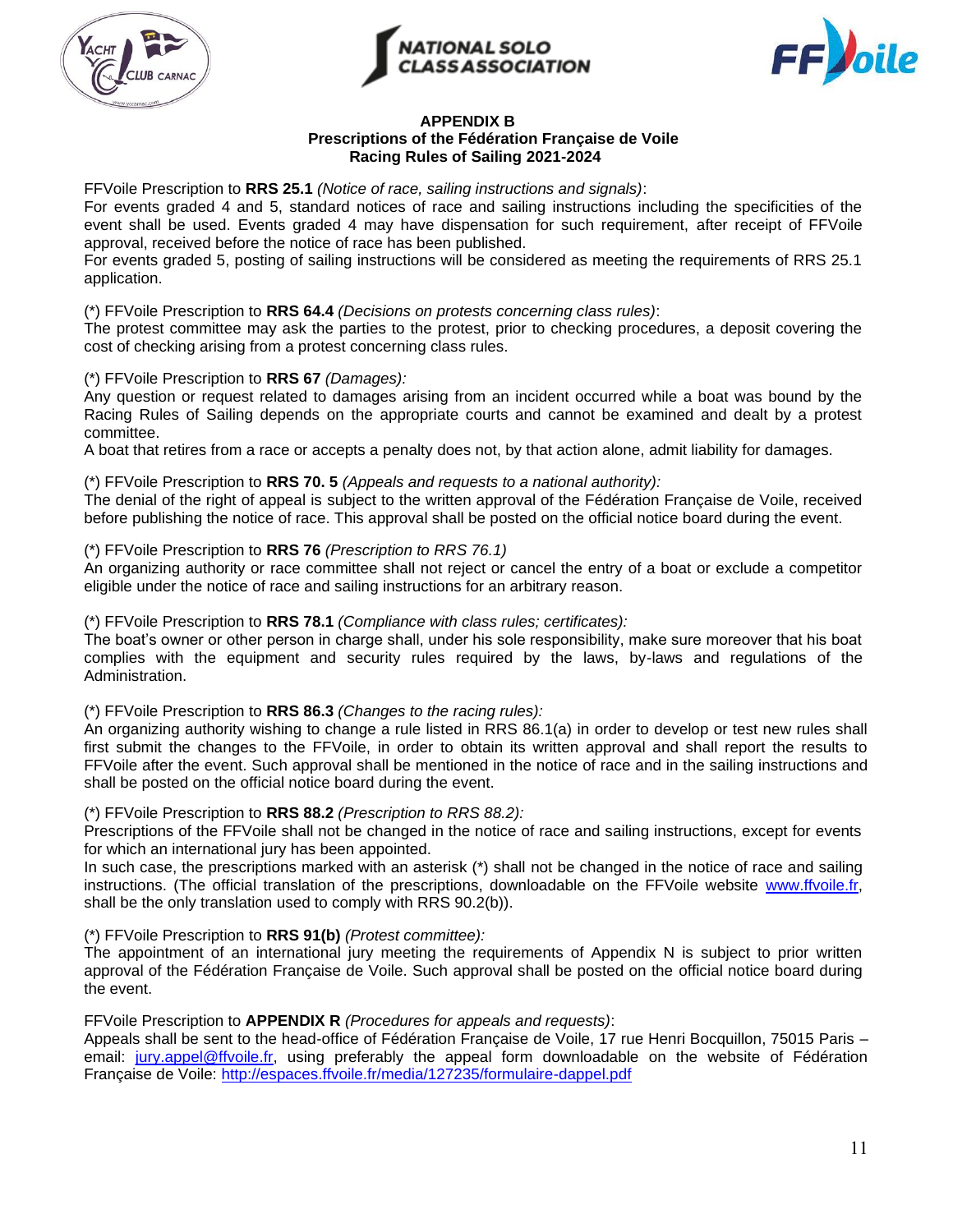





### **APPENDIX C**

## **LOCATION OF THE REGATTA FACILITIES**